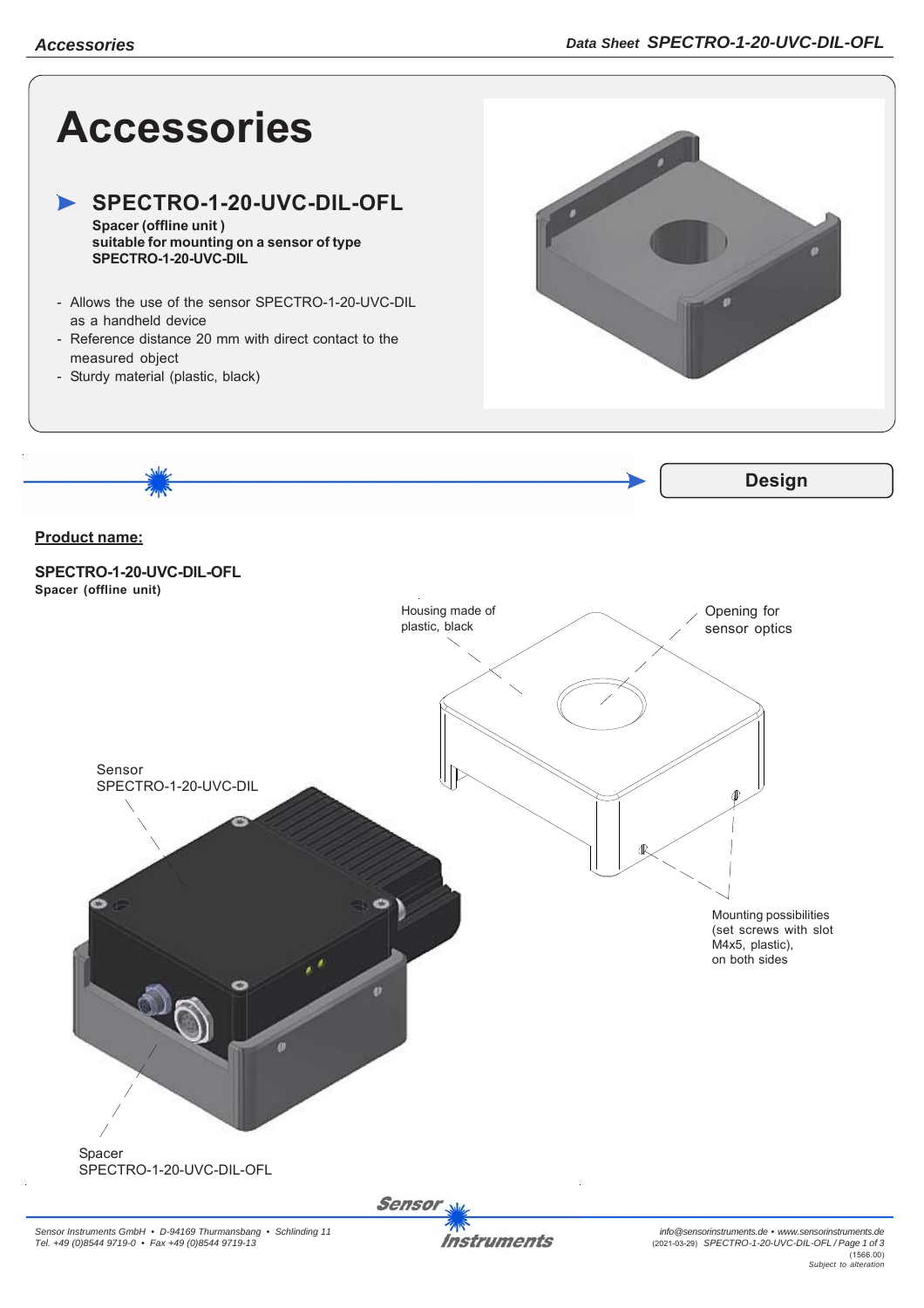

Sensor<sub>N</sub> **Instruments**